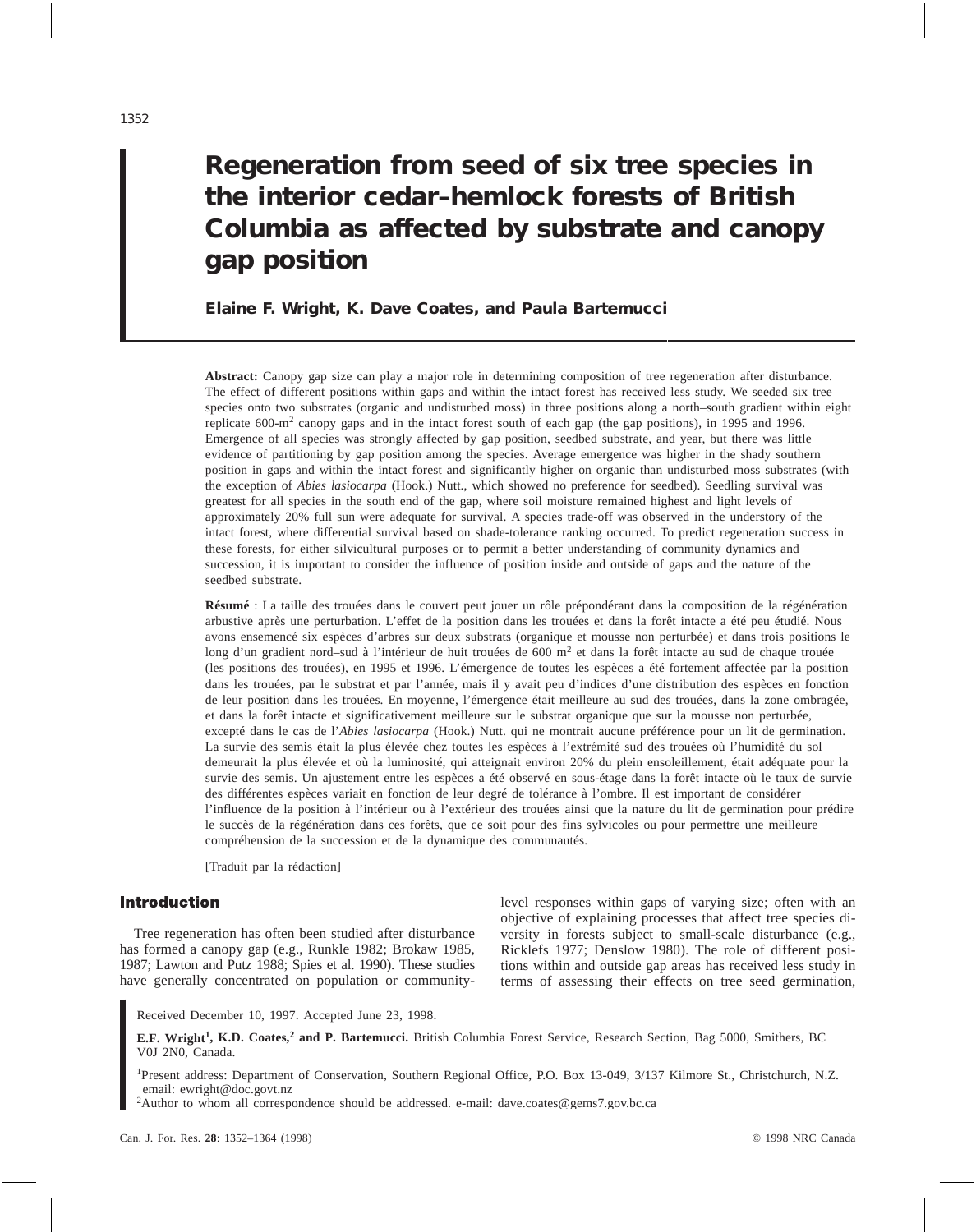establishment, and subsequent growth. For example, Coates and Burton (1997) found that of 19 studies examining tree establishment, density, or composition in gaps, 15 tested for gap size effects but only 4 considered position within gaps. In part, this may be due to the majority of gap studies being from southern latitudes where gap size is likely to affect biotic and abiotic conditions more than position in a gap.

In northern latitude forests, position within a gap can have considerable effect on microclimate conditions (e.g., light availability and soil temperature; Canham et al. 1990) and biological processes (e.g., photosynthesis; Sipe and Bazzaz 1995), especially along the north–south axis of a gap. It has been well established that, in more southern temperate and tropical forests, gap size can play a major role in determining tree species composition after disturbance (Denslow 1980, 1987; Brokaw 1985, 1987; Whitmore 1989; Stewart et al. 1991). While there is similar evidence of gap size effects on tree species presence and abundance for northern British Columbia forests (Coates and Burton 1997), the role that gap position exerts on tree species establishment and composition following either natural or partial logging disturbance is largely unknown.

Seedling emergence and survival following canopy disturbance is influenced by many factors including parent tree proximity and abundance (Ribbens et al. 1994), type of seedbed substrate (Garman and Orr-Ewing 1949; Prochnau 1963; Day 1964; Eis 1965, 1967; Waldron 1966; Putz 1983; Lawton and Putz 1988; Stewart et al. 1991; Hofgaard 1993), presence of seed consumers and dispersers (Schupp 1988, Schupp et al. 1989), and variation in climatic and microclimatic conditions (Waldron 1966; Hennessey 1968; Noble and Alexander 1977; Alexander 1984). All these factors can cause dramatic spatial and temporal variation in natural seedling recruitment, making it difficult to separate out the effects of gap position.

More refined studies of how gradients of canopy influence affect the regeneration of different tree species, and better estimates of the spatiotemporal extent of canopy influence in forest stands, hold the most promise for better predicting tree regeneration and successional dynamics following natural or logging disturbance in northern forests. To more closely examine the effects of variation in canopy influence on tree regeneration, we examined tree seedling emergence and early survival on two seedbed substrates along a north– south gradient within and outside canopy gaps. Specifically, the study was designed to address four main questions:

- (1) What effect does position inside and outside canopy gaps have on total emergence of six of the major species in northern temperate forests of British Columbia?
- (2) How is subsequent survival of the emergents affected by position inside and outside gaps?
- (3) Are these relationships affected by seedbed substrate type?
- (4) Are the relationships best correlated with resource availability (light and soil moisture) or abiotic conditions (soil temperature)?

# **Methods**

#### **Study area**

ada (55°22′N, 127°50′W; 370–665 m elevation). The study area lies within the Moist Cold subzone of the Interior Cedar–Hemlock biogeoclimatic zone (ICHmc) (Pojar et al. 1987; Banner et al. 1993), a transitional area between the coastal and interior forests of northwestern British Columbia. All study sites were located on mesic, hemlock – step moss ecosystems (ICHmc2, site series 01) at 450 m elevation. The soils of the study sites, typically Eluviated or Orthic Dystric Brunisols (Agriculture Canada Expert Committee on Soil Survey 1987) are developed on morainal parent materials, ranging in texture from loamy sand to clay loam.

Mature forests in the study area (spanning hundreds of hectares) originated from a fire in 1855 and are a stratified mixture of coniferous and deciduous tree species. Western hemlock (*Tsuga heterophylla* (Raf.) Sarg.) dominates; other species include western redcedar (*Thuja plicata* Donn. ex D. Don), subalpine fir (*Abies lasiocarpa* (Hook.) Nutt.), lodgepole pine (*Pinus contorta* var. *latifolia* Engelm.), hybrid spruce (the complex of white spruce (*Picea glauca* (Moench) Voss), Sitka spruce (*Picea sitchensis* (Bong.) Carr.), and on occasion Engelmann spruce (*Picea engelmannii* Parry ex Engelm.)), paper birch (*Betula papyrifera* Marsh.), trembling aspen (*Populus tremuloides* Michx.), and black cottonwood (*Populus balsamifera* ssp. *trichocarpa* Torr. & Gray).

The understory of these forests are typified by sparse shrub and herb development with a thick layer of moss, dominated by redstemmed feather moss (*Pleurozium schreberi* (Bird.) Mitt.), step moss (*Hylocomium splendens* (Hedw.) B.S.G.), knight's plume (*Ptilium crista-castrensis* (Hedw.)), and electrified cat's tail moss (*Rhytidiadelphus triquetrus* (Hedw.) Warnst.) (Banner et al. 1993).

## **Experimental treatments**

A randomized block split-split-plot design was employed to study the influence of four canopy gap positions, two seedbed substrates, and 2 years on emergence and early survival of six tree species (western hemlock, western redcedar, lodgepole pine, subalpine fir, hybrid spruce, and paper birch). The experimental blocks were eight elliptical-shaped canopy gaps aligned north–south (the open area from crown edge to crown edge; see Runkle 1992) approximately 600 m<sup>2</sup> in size (35 m north–south  $\times$  25 m east–west). The opening size was selected to provide a good light gradient along the north–south gap axis.

The eight gaps were located in a 10-ha area of the much larger mature forest stand originating after the 1855 fire. The 10-ha area was very uniform in slope, aspect, and canopy tree species composition and size to minimize microclimatic variation after gap formation. The gaps were flat or southeast facing; slope varied between 0–5% for five gaps and 5–10% for three gaps. Stand density (stems > 7.5 cm diameter at 1.3 m height) was approximately 1764 stems/ha with canopy tree height averaging about 30 m. Stand basal area (61 m<sup>2</sup>/ha) was dominated by western hemlock (40 m<sup>2</sup>/ha), with western redcedar next at 8 m<sup>2</sup>/ha. Hybrid spruce, paper birch, and lodgepole pine varied between 2 and 4 m<sup>2</sup>/ha. Trembling aspen, subalpine fir, and black cottonwood were minor components of the stand. Diameter of western hemlock averaged 30 cm; western redcedar, 23 cm; and lodgepole pine, 37 cm. Black cottonwood (45 cm) and hybrid spruce (43 cm) had the largest average diameter. Within this stand, gaps were selected so that hemlock dominated the perimeter and deciduous species were minor in abundance.

These gaps were created by horse logging on frozen ground in the late winter of 1994–1995. Logging at this time of year resulted in minimal forest floor disturbance. All logging debris was hand removed from the gaps leaving each gap with a uniform mossdominated forest floor. Each experimental block (canopy gap) was subdivided into four dominant gap positions along its north–south axis (main plots). The four gap positions include three positions within the gap and one in the intact canopy area surrounding the gap: the northern, middle, and southern thirds of the canopy gap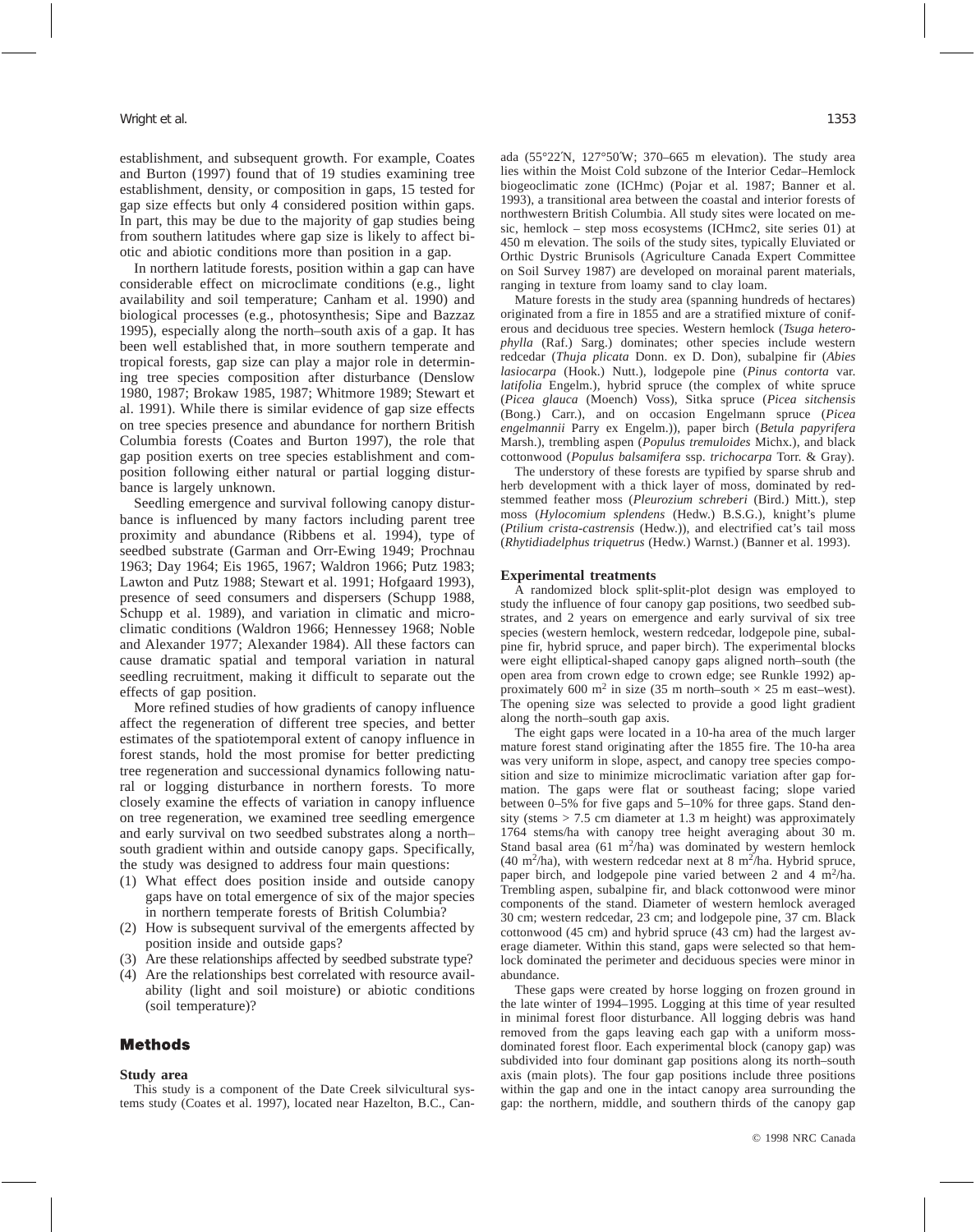|                   | Species              |                |                 |                  |                  |            |  |  |  |  |
|-------------------|----------------------|----------------|-----------------|------------------|------------------|------------|--|--|--|--|
|                   | Subalpine            | Western        | Lodgepole       | Hybrid           | Paper            | Western    |  |  |  |  |
|                   | fir                  | redcedar       | pine            | spruce           | birch            | hemlock    |  |  |  |  |
| Seedlot           | 35573                | 35033          | 13902           | 27777            | 2756             | 35034      |  |  |  |  |
| $\mathsf{Zone}^a$ | <b>ICH</b>           | <b>ICH</b>     | <b>ICH</b>      | <b>ESSF</b>      | <b>ICH</b>       | <b>ICH</b> |  |  |  |  |
| Stratified        | <b>Yes</b>           | N <sub>0</sub> | Yes             | <b>Yes</b>       | No.              | <b>Yes</b> |  |  |  |  |
| Collection year   | 1992                 | 1990           | 1985            | 1986             | 1975             | 1990       |  |  |  |  |
| Germination (%)   | 79                   | 93             | 95              | 75               | 81               | 95         |  |  |  |  |
| Latitude $(N)$    | $55^{\circ}16'$      | 55°27'         | $55^{\circ}03'$ | $55^\circ 34'$   | $50^{\circ}41'$  | 55°28'     |  |  |  |  |
| Longitude $(W)$   | 128°24'              | 127°50'        | 121°31'         | $127^{\circ}10'$ | $119^{\circ}08'$ | 127°55'    |  |  |  |  |
| Elevation (m)     | 1100                 | 370            | 350             | 800              | 824              | 440        |  |  |  |  |
| Source            | <b>Burdick Creek</b> | Date Creek     | Hazelton        | Gail Creek       | Larch Hills      | Date Creek |  |  |  |  |

**Table 1.** Attributes and source of the seedlots used for each tree species in the experiment.

*a* ICH, Interior Cedar–Hemlock; ESSF, Engelmann Spruce – Subalpine Fir (Banner et al. 1993; Pojar et al. 1987).

and the forested understory area off the south end of the gap (approximately 15 m into the understory). Thus the term "gap position" refers to areas both inside and outside of a distinct canopy gap. Seedbed substrate (split plot with two levels) was randomly assigned to each gap position. A companion study has shown that following logging in similar stands (using a range of harvesting techniques) mineral soil exposure represents less than 7% of substrate, compared with up to 34% for organic and 45% for moss within gaps, and that an organic substrate is suitable for natural regeneration of our study species (P.T. LePage, C.D. Canham, K.D. Coates, and P. Bartemucci, unpublished data). The most common seedbed substrates were used in this study: (*i*) undisturbed forest floor, which was a moss layer dominated by red- stemmed feather moss, step moss, knight's plume, and electrified cat's tail moss; and (*ii*) organic layer (primarily a mor humus form varying from 5 to 8 cm in thickness), which was created by careful removal of the live moss layer (2–3 cm). Since the humus layer is the same thickness for each seedbed, substrate removal of the live moss layer resulted in a 2–3 cm difference in depth to mineral soil between treatments. While there was no layer of dead moss present in the undisturbed forest floor seedbed, moss in the middle and northern gap positions receiving direct sunshine became more desiccated. Moss in the shaded south end of gaps was unaffected.

Each substrate plot in each gap position was protected by seed predator exclusion cages. The cages covered a  $1 \times 1.5$  m area, were enclosed by  $1 \times 1$  cm wire screening stapled onto a wooden frame, and backfilled to exclude rodents. Each cage was subdivided into three equal-sized subplots with one of the six tree species randomly assigned to each subplot. Two cages per substrate type were required.

Seed was obtained from seedlots registered with the B.C. Ministry of Forests Seed Centre (Table 1). Seedlots were used from collection sites near the study area if available. Seed of all six species are wind dispersed primarily in the fall. Subalpine fir has the heaviest seed (76 seeds/g) and paper birch the lightest (3040 seeds/g); the other species range from 200 to 570 seeds/g (Burns and Honkala 1990; Young and Young 1992). Seed crops are produced every year with mast crops occurring at 2- to 6-year intervals. Seed dispersal distances can be quite large (paper birch), but most seed falls within 200 m of the parent trees. In a companion study, mean seedling dispersion distances were generally low for the six species (within 11–24 m of parent trees; P.T. LePage, C.D. Canham, K.D. Coates, and P. Bartemucci, unpublished data). All the species regenerate on a wide range of substrates but tend to prefer mineral soil, rotten wood, or disturbed organic substrates (Burns and Honkala 1990). The shade-tolerance ranking of these species from the most to least shade tolerant is western redcedar > western hem $lock = subalpine$  fir  $> hybrid$  spruce  $>$  lodgepole pine  $>$  paper birch (Krajina 1969; Krajina et al. 1982; Kobe and Coates 1997).

In early May 1995, one hundred seeds of each tree species were scattered on the surface of randomly selected subplots (the 1995 cohort). Because of the spring sowing date, stratified seed was used for four of the six species. Sowing was repeated in the same manner in late fall of 1995 (following the first frost, just prior to snowfall) with dry, unstratified seeds to allow them to stratify naturally in the field (the 1996 cohort). The 1996 cohort more closely matched typical dispersal opportunities for these species. The use of stratified versus nonstratified seed to some extent compensates for season of sowing, though there are obvious differences in the length of time exposed to potential seed predators and microorganisms.

In addition to the main experiment described above, three subexperiments were simultaneously established in spring 1995 within a subset of the gaps. Each subexperiment was randomly assigned to three of the eight experimental blocks (three replicates). The subexperiments were (*i*) seed and seedling predation, where 100 seeds of all six species were seeded on both substrates in all gap positions without cage protection to examine effect of seed consumers on tree species emergence and early survival; (*ii*) natural seed rain, where caged plots were established on both substrates in all gap positions without any seeding to monitor ingress of natural regeneration; and (*iii*) substrate variability, where in the middle position, 100 seeds each of redcedar and birch were seeded on both substrates (with cage protection to assess the range of variability in emergence by substrate type). Sowing was repeated as above in late fall of 1995 in both the predation and substrate variability experiments using dry, unstratified seeds.

## **Seedling monitoring**

Emergence of the 1995 cohort was monitored every 2 weeks from June 25 to September 15 by placing coloured toothpicks adjacent to each new germinant. Recruitment and mortality were determined at each measurement interval for each emergent. Seedling emergence of tree species (extra species) other than the species sown in each subplot were recorded to allow for a plot adjustment factor due to natural seed rain. Overwinter mortality of the 1995 cohort was enumerated in May 1996, following snowmelt. Recruitment and mortality of the 1996 cohort (seeded fall 1995) and survival of the 1995 cohort was followed throughout the 1996 growing season at 2-week intervals (May 7 to September 19).

#### **Environmental data**

We used hemispherical canopy photographs, taken above the cages, to estimate light levels in each of the four gap positions. The photographs were digitally scanned using a Polaroid SprintScan 35 slide scanner. An index of growing season light availability (GLI) was computed from each photograph (using GLI 2.0 software), following Canham (1988). This index combines the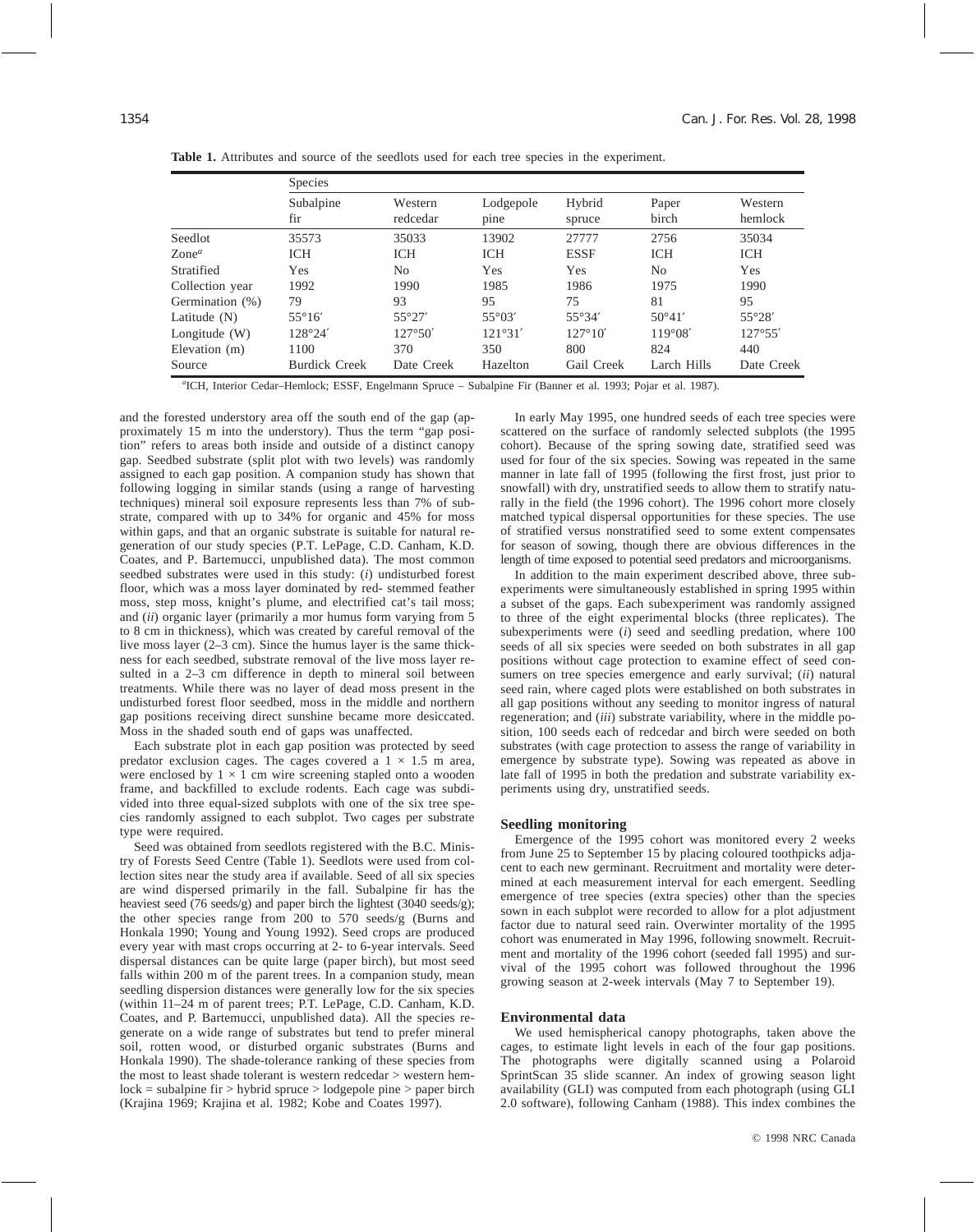20

**Fig. 1.** Mean percent emergence of the 1995 (*a*) and 1996 (*b*) cohorts across all gap positions and substrates by tree species.





seasonal and diurnal distribution of solar radiation transmitted through the canopy into a single index of available light in units of percent full sun for a specified growing season (in our case, mid-April through mid-September) (Canham et al. 1990).

Soil temperature and soil moisture were recorded at 2-week intervals in each gap position and seedbed combination in all gaps during May–September 1996. Soil temperature was recorded in each substrate plot at 5 and 10 cm depths using a digital soil temperature probe (Atkins Technical Inc., Series 396; 0.1°C resolution). Soil moisture was determined gravimetrically on 25–50 g samples taken at 0–5 cm depth adjacent to the substrate plots in each gap position (measurements were not done if it rained the previous night or on the measurement day).

#### **Data analysis**

Each tree species was analyzed separately. New emergents recorded during each monitoring interval were summed to derive a total cumulative emergence for the season. The number of living seedlings recorded at each measurement date was subtracted from total number of emergents to date and divided by the total emerged, providing percentage of seedlings present on each date. Survival was the percentage of the total seedlings that emerged. Data from each caged plot were adjusted to account for natural seed rain. The adjustments for natural seed rain were plot specific using the "extra species" data collected at each monitoring interval. All plots had the potential to be modified if needed. Since the extra species counts were made on the whole caged area, but each direct-seeded species occupied only one third of the plot, total natural ingress was adjusted for subplot size.

All percent emergence data were arcsine square-root transformed (to correct for skewed distributions) and subjected to an analysis of variance (SYSTAT, Inc. 1996) using a split-split-plot design to evaluate the effect of gap position, substrate, year, and their interactions. Single degree of freedom contrasts were used to partition the treatment sums of squares for gap position and gap position  $\times$  substrate to test for differences between the (*i*) combined north and middle gap positions versus the combined south gap and understory positions, (*ii*) north versus middle, and (*iii*) south versus understory.

Linear and nonlinear regression was used to examine the relationship between total emergence, light level, soil temperature, and soil moisture (temperatures expressed as monthly or seasonal means) for the 1996 cohort only.

# **Results**

#### **Seedling emergence**

Seedling emergence of lodgepole pine, hybrid spruce, and subalpine fir from the 1995 cohort began in late June 1995. Western redcedar, paper birch, and western hemlock emergence began approximately 3 weeks later. Emergence of all species was largely completed by mid-September (Fig. 1a). Overall, subalpine fir and western hemlock had the highest number of emergents (16%), and paper birch had the least (3%). In contrast to the 1995 cohort, the fall-seeded subalpine fir and western redcedar (1996 cohort) emerged following snowmelt in spring 1996; emergence proceeded rapidly and was generally complete by early July (Fig. 1*b*). A similar response was seen for lodgepole pine, western hemlock, and hybrid spruce, but fewer seedlings emerged. New emergents of paper birch were observed through to mid-September. Overall, the highest number of seedling emergents in 1996 was recorded for paper birch (11%) and the least in hybrid spruce (2%).

Total emergence for all six species was strongly influenced by gap position (Figs. 2*a* and 2*b*), seedbed substrate (Figs. 3*a* and 3*b*), and year (Tables 2 and 3). In both years, for all six species, there was a clear trend of total emergence increasing from the sunny north to shaded south end of gaps, with the understory environment off the south end of gaps being somewhat intermediate (Figs. 2*a* and 2*b*). For all species except paper birch, average emergence was significantly greater in the south and understory positions than the north and middle positions (Table 3). Further partitioning of the data found significant differences in emergence of western redcedar, paper birch, and subalpine fir between the north and middle positions (Table 3), but total emergence was higher in the middle than the south position in both years for all species (Figs. 2*a* and 2*b*). Total emergence of lodgepole pine, western redcedar, and paper birch was significantly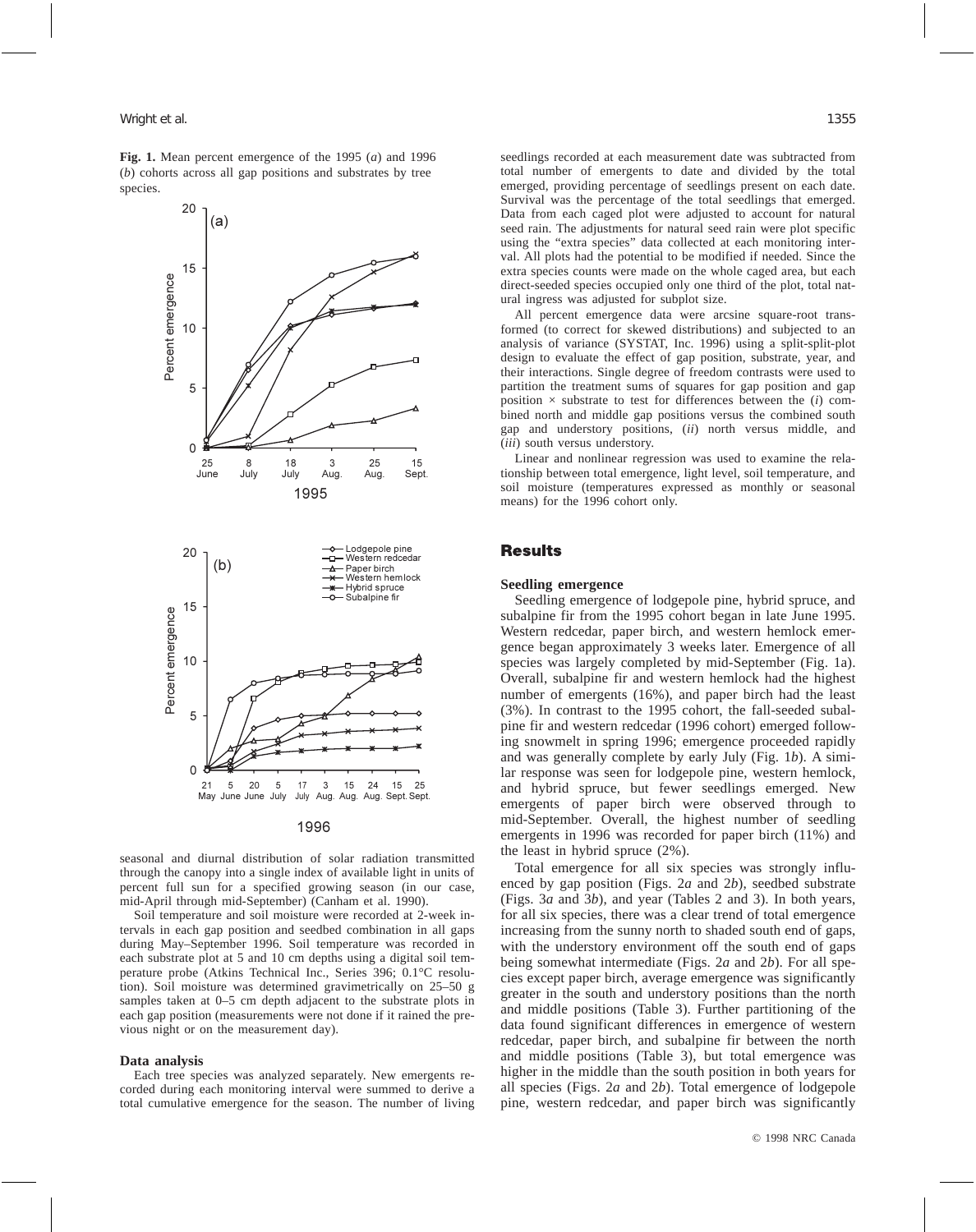

**Fig. 2.** Mean percent emergence of the 1995 (*a*) and 1996 (*b*) cohorts by tree species and gap position. Error bars are 1SE.

higher in the south versus the understory position off the south end of the gap (Table 3).

In general, total emergence was highest on the organic substrate (Figs. 3*a* and 3*b*, Table 3). Overall, emergence of paper birch on organic substrate compared favourably with that of western redcedar and western hemlock, despite reported preferences for mineral seedbeds (Peterson et al. 1997). There were two exceptions to the trend of superior emergence on the organic substrate. There was no evidence for substrate preference by subalpine fir  $(p = 0.28;$  Table 3), and western redcedar had higher (though not significant) total emergence on the moss substrate at the middle position of the gap (Table 2). Finally, average emergence on the organic substrate was significantly higher in the south and understory positions than the north and middle positions for all species except paper birch (Table 3).

Although there was an indication that differences in emergence between substrates depended to some extent on gap



position for two of the species (lodgepole pine,  $p = 0.002$ ; western redcedar,  $p = 0.012$ ), gap position differences and substrate differences (with the exception of subalpine fir) were highly significant for all species (Table 3) suggesting the main effects were most important.

The trend of increasing emergence from north to south and understory was most obvious in 1995 (Figs. 2*a* and 2*b*), a year with little rain during all of May and early June (D. Maloney, unpublished data). In 1996, when May and June were wetter, the trend was less obvious. Despite the wetter spring in 1996, total emergence was significantly less than in 1995 for subalpine fir, hybrid spruce, western hemlock, and lodgepole pine; only paper birch and western redcedar showed higher emergence than in 1995 (Tables 2 and 3).

Growing season light in the north, middle, and south positions and the understory off the south end of the gap averaged 34.3  $\pm$  1.2, 36.8  $\pm$  2.9, 20.0  $\pm$  1.4, and 9.7 $\pm$  0.6% of full sun, respectively (mean  $\pm$  SE,  $n = 8$ ). In 1996, average seasonal soil moisture ranged between 52 and 80% of fresh weight, ranking from lowest to highest as follows: north end = understory < middle < south end. In 1996, average soil temperature (May and June) at 5 cm depth on moss seedbeds ranged from a low of 9°C under the canopy at the south end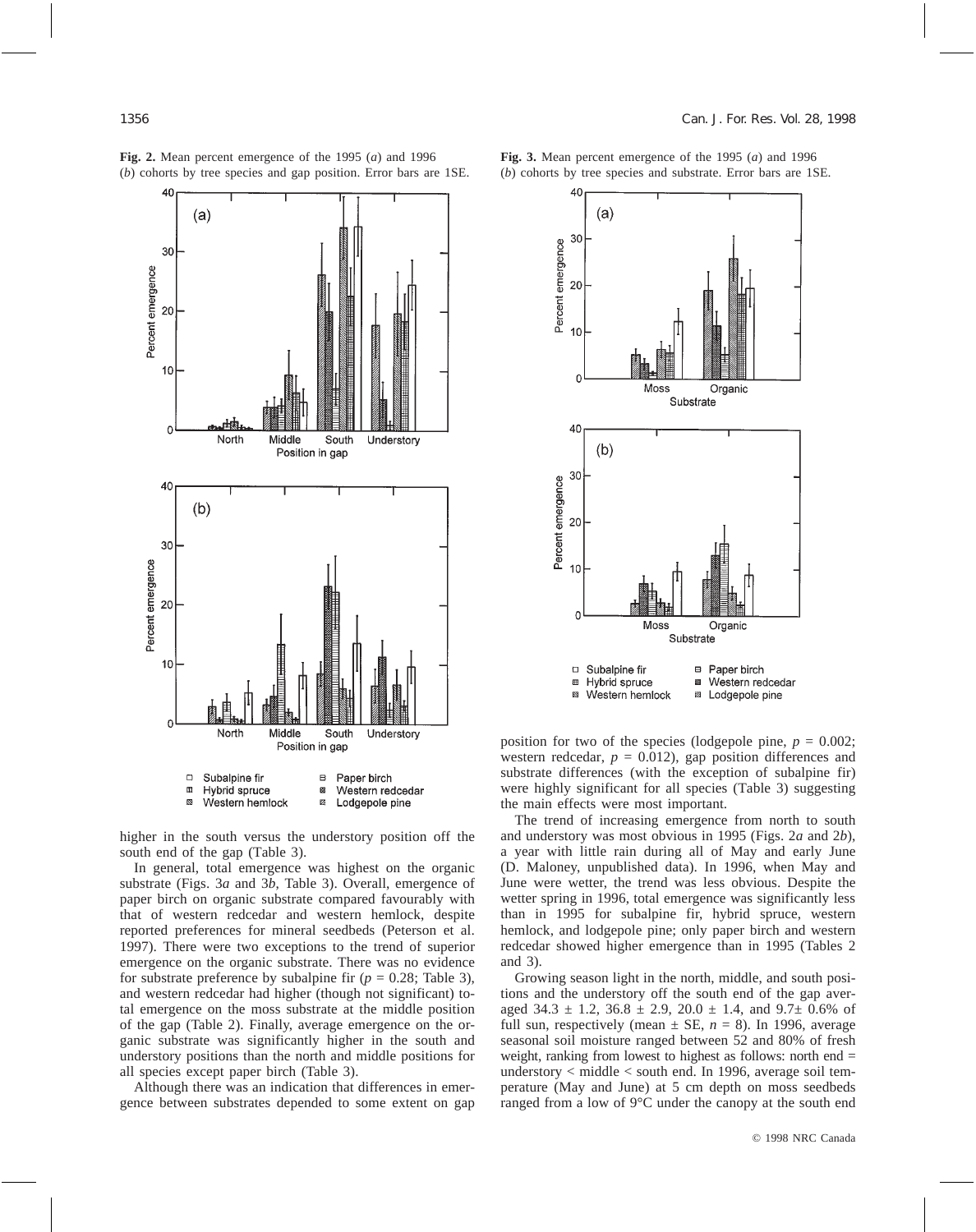| Position    |             | Pine |           | Redcedar |           | Birch |       | Hemlock |           | Spruce |           | Subalpine fir |           |
|-------------|-------------|------|-----------|----------|-----------|-------|-------|---------|-----------|--------|-----------|---------------|-----------|
| in gap      | Substrate   | Mean | <b>SE</b> | Mean     | <b>SE</b> | Mean  | SE    | Mean    | <b>SE</b> | Mean   | <b>SE</b> | Mean          | <b>SE</b> |
| 1995 cohort |             |      |           |          |           |       |       |         |           |        |           |               |           |
| North       | <b>Moss</b> | 0.5  | 0.33      | 0.1      | 0.13      | 0.8   | 0.25  | 0.4     | 0.26      | 0.0    | 0.00      | 0.1           | 0.13      |
|             | Organic     | 0.8  | 0.31      | 0.6      | 0.38      | 1.6   | 1.22  | 2.5     | 1.20      | 1.0    | 0.73      | 0.5           | 0.38      |
| Middle      | Moss        | 3.0  | 1.16      | 4.3      | 3.13      | 1.6   | 0.50  | 1.3     | 0.98      | 2.5    | 1.41      | 4.4           | 3.81      |
|             | Organic     | 4.8  | 1.72      | 3.5      | 1.64      | 6.6   | 2.00  | 17.4    | 7.31      | 10.1   | 5.41      | 5.1           | 2.59      |
| South       | Moss        | 14.5 | 2.89      | 8.3      | 2.17      | 2.8   | 0.94  | 19.0    | 4.19      | 13.8   | 4.86      | 28.6          | 6.29      |
|             | Organic     | 37.9 | 8.67      | 31.6     | 7.48      | 11.3  | 4.83  | 49.4    | 5.86      | 31.4   | 7.39      | 40.1          | 7.56      |
| Understory  | Moss        | 2.6  | 1.07      | 0.4      | 0.26      | 0.1   | 0.13  | 4.8     | 1.63      | 6.1    | 2.49      | 16.5          | 3.25      |
|             | Organic     | 32.8 | 7.65      | 10.1     | 5.51      | 1.8   | 1.33  | 34.6    | 12.09     | 30.6   | 6.67      | 32.6          | 6.82      |
| Total       |             | 12.1 | 2.28      | 7.4      | 1.72      | 3.3   | 0.80  | 16.2    | 2.83      | 11.9   | 2.11      | 16.0          | 2.44      |
| 1996 cohort |             |      |           |          |           |       |       |         |           |        |           |               |           |
| North       | Moss        | 0.5  | 0.19      | 0.1      | 0.13      | 2.1   | 0.88  | 0.3     | 0.16      | 0.0    | 0.00      | 5.5           | 2.10      |
|             | Organic     | 5.3  | 2.06      | 1.4      | 0.50      | 5.2   | 2.70  | 1.4     | 0.78      | 1.0    | 0.38      | 5.0           | 3.56      |
| Middle      | Moss        | 2.0  | 0.87      | 6.5      | 3.63      | 5.6   | 1.89  | 2.2     | 1.09      | 0.8    | 0.41      | 10.5          | 2.65      |
|             | Organic     | 4.4  | 1.68      | 2.8      | 0.97      | 21.3  | 9.31  | 1.8     | 0.53      | 0.9    | 0.35      | 5.9           | 3.45      |
| South       | <b>Moss</b> | 7.8  | 1.81      | 16.7     | 3.79      | 13.3  | 5.45  | 6.1     | 2.92      | 5.0    | 2.47      | 11.4          | 5.93      |
|             | Organic     | 9.1  | 3.78      | 29.6     | 5.74      | 31.1  | 10.42 | 5.8     | 1.73      | 3.7    | 1.29      | 15.8          | 7.42      |
| Understory  | <b>Moss</b> | 0.1  | 0.13      | 4.2      | 1.18      | 0.4   | 0.38  | 2.5     | 1.14      | 1.9    | 0.85      | 10.7          | 4.37      |
|             | Organic     | 12.7 | 4.86      | 18.4     | 4.32      | 4.4   | 2.07  | 10.8    | 4.66      | 4.4    | 1.40      | 8.6           | 3.54      |
| Total       |             | 5.2  | 0.98      | 10.0     | 1.63      | 10.4  | 2.23  | 3.8     | 0.82      | 2.2    | 0.45      | 9.2           | 1.54      |

**Table 2.** Percentage of applied seed that emerged by gap position, substrate, and year for the six tree species.

**Table 3.** Analysis of variance of total number of emergents at the end of the first growing season by gap position, substrate, year, and their interactions.

|                                               |              | Lodgepole | Western  | Paper    | Western  | Hybrid   | Subalpine |
|-----------------------------------------------|--------------|-----------|----------|----------|----------|----------|-----------|
| Source of variation                           | df           | pine      | redcedar | birch    | hemlock  | spruce   | fir       |
| Gap position                                  | 3            | 15.291    | 21.591   | 6.972    | 13.447   | 13.892   | 30.918    |
|                                               |              | (<0.001)  | (<0.001) | (0.002)  | (<0.001) | (<0.001) | (<0.001)  |
| North $+$ middle vs. south $+$ understory     | 1            | 36.744    | 39.428   | 0.218    | 33.631   | 37.144   | 85.264    |
|                                               |              | (<0.001)  | (<0.001) | (0.645)  | (<0.001) | (<0.001) | (<0.001)  |
| North vs. middle                              | 1            | 2.189     | 4.383    | 4.328    | 3.157    | 3.408    | 4.659     |
|                                               |              | (0.154)   | (0.049)  | (0.050)  | (0.090)  | (0.079)  | (0.043)   |
| South vs. understory                          | 1            | 6.940     | 20.962   | 16.370   | 3.553    | 1.125    | 2.832     |
|                                               |              | (0.015)   | (<0.001) | (0.001)  | (0.073)  | (0.301)  | (0.107)   |
| Substrate                                     | 1            | 32.034    | 16.707   | 28.133   | 26.625   | 24.233   | 1.230     |
|                                               |              | (<0.001)  | (0.001)  | (<0.001) | (<0.001) | (<0.001) | (0.280)   |
| Substrate $\times$ gap position               | 3            | 6.973     | 4.668    | 2.483    | 1.910    | 2.066    | 1.231     |
|                                               |              | (0.002)   | (0.012)  | (0.089)  | (0.159)  | (0.135)  | (0.323)   |
| Organic substrate:                            |              |           |          |          |          |          |           |
| North $+$ middle vs. south $+$ understory     | 1            | 53.431    | 68.468   | 1.565    | 40.845   | 57.700   | 71.873    |
|                                               |              | (<0.001)  | (<0.001) | (0.225)  | (<0.001) | (<0.001) | (<0.001)  |
| Organic vs. moss                              |              |           |          |          |          |          |           |
| North $+$ middle                              | 1            | 2.924     | 0.121    | 9.807    | 5.198    | 4.607    | 0.293     |
|                                               |              | (0.102)   | (0.731)  | (0.005)  | (0.033)  | (0.044)  | (0.594)   |
| South $+$ canopy                              | 1            | 39.617    | 29.510   | 19.093   | 25.174   | 23.188   | 4.450     |
|                                               |              | (<0.001)  | (<0.001) | (<0.001) | (<0.001) | (<0.001) | (0.047)   |
| Year                                          | $\mathbf{1}$ | 26.526    | 11.029   | 49.389   | 40.721   | 45.309   | 5.824     |
|                                               |              | (<0.001)  | (0.003)  | (<0.001) | (<0.001) | (<0.001) | (0.025)   |
| Gap position $\times$ year                    | 3            | 14.400    | 2.465    | 6.209    | 8.898    | 7.752    | 13.520    |
|                                               |              | (<0.001)  | (0.090)  | (0.003)  | (0.001)  | (0.001)  | (<0.001)  |
| Substrate $\times$ year                       | 1            | 3.998     | 0.565    | 5.751    | 16.527   | 11.715   | 4.930     |
|                                               |              | (0.059)   | (0.460)  | (0.026)  | (0.001)  | (0.003)  | (0.038)   |
| Gap position $\times$ substrate $\times$ year | 3            | 5.395     | 1.054    | 0.210    | 1.289    | 2.182    | 0.363     |
|                                               |              | (0.007)   | (0.390)  | (0.888)  | (0.304)  | (0.120)  | (0.780)   |

**Note:** Values are *F* ratios, with *p* values given in parentheses. Data were arcsine transformed prior to analysis.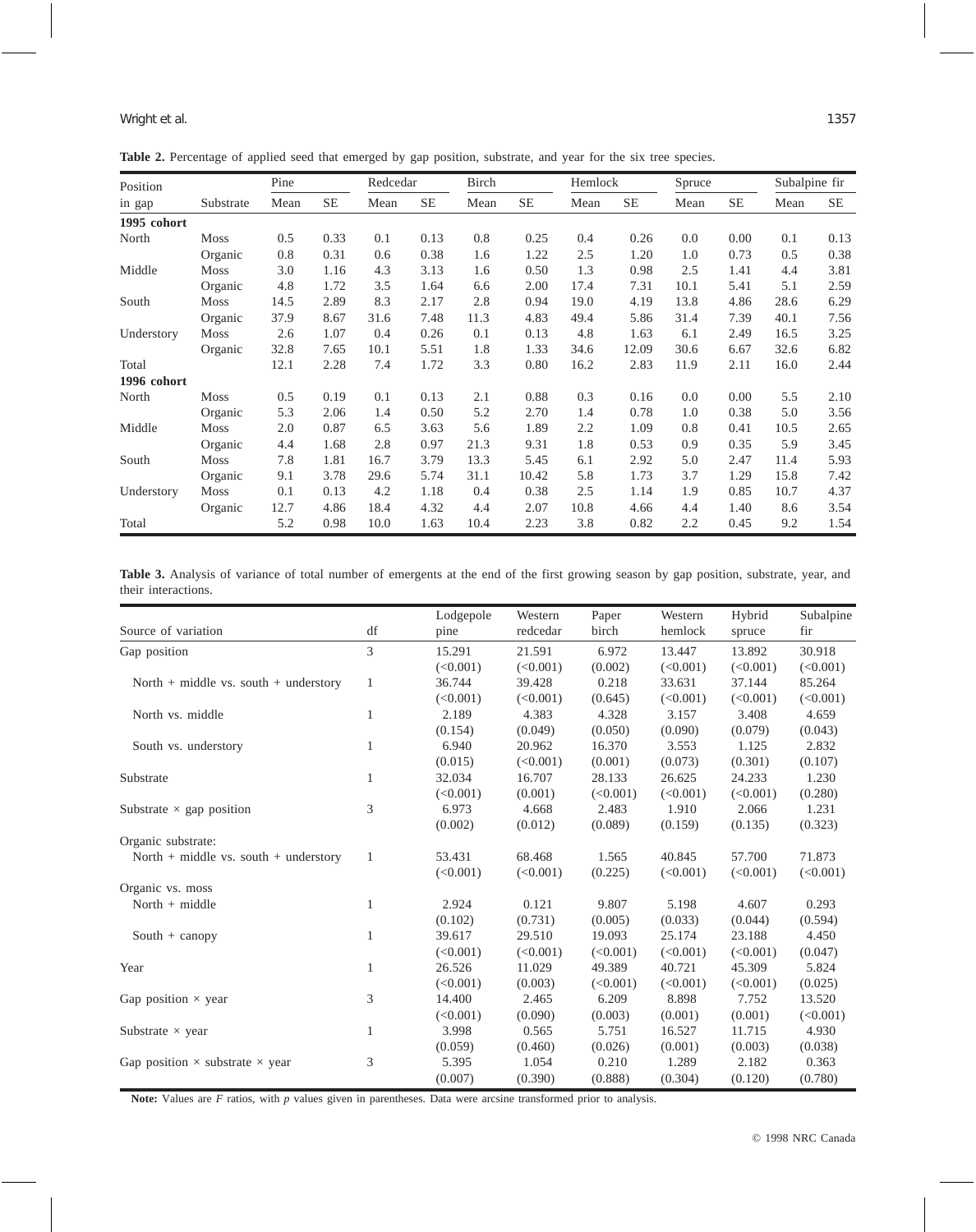**Table 4.** Parameter estimates of the 1996 cohort for predicted total seedling emergence at the end of the first growing season using the equations  $y = ae^{(b-c)}$  and  $y = ae^b$  (for subalpine fir and paper birch), where *a* is the intercept, *b* is the soil moisture parameter, and *c* is the percentage of full sun parameter.

|                  |             | Parameters of nonlinear regression |                  |               |       |                  |  |
|------------------|-------------|------------------------------------|------------------|---------------|-------|------------------|--|
| Species          | Substrate   | a                                  | $\boldsymbol{b}$ | $\mathcal{C}$ | $r^2$ | $\boldsymbol{n}$ |  |
| Subalpine fir    | Both        | 0.32                               | 0.05             |               | 0.05  | 62               |  |
| Western redcedar | <b>Moss</b> | 0.01                               | 0.14             | 0.10          | 0.79  | 32               |  |
|                  | Organic     | 0.00                               | 0.22             | 0.03          | 0.67  | 32               |  |
| Lodgepole pine   | <b>Moss</b> | 0.00                               | 0.28             | 0.07          | 0.62  | 32               |  |
|                  | Organic     | 1.12                               | 0.04             | 0.02          | 0.11  | 31               |  |
| Paper birch      | <b>Moss</b> | 0.00                               | 0.14             |               | 0.20  | 32               |  |
|                  | Organic     | 0.01                               | 0.11             |               | 0.24  | 32               |  |
| Western hemlock  | <b>Moss</b> | 0.00                               | 0.14             | 0.05          | 0.28  | 32               |  |
|                  | Organic     | 0.00                               | 0.32             | 0.49          | 0.50  | 32               |  |
| Hybrid spruce    | <b>Moss</b> | 0.00                               | 0.30             | 0.14          | 0.56  | 32               |  |
|                  | Organic     | 0.82                               | 0.04             | 0.06          | 0.28  | 32               |  |

**Note:** All models were significant at *p* < 0.0005.

of the gap to a high of 12.6°C in the north position. Soil temperatures on the organic seedbeds were less than 0.5°C lower than the moss, at each gap position. Temperatures were approximately 2°C lower at 10 cm depth, with no differences observed between the two seedbed substrates.

Regression analysis was used to examine the relationship between soil moisture and temperature, and light availability, on seedling emergence of the 1996 cohort. Significant nonlinear relationships ( $p < 0.0005$ ) were found between average soil moisture (May through August), percentage of full sun, and total emergence of western redcedar, lodgepole pine, western hemlock, and hybrid spruce and soil moisture alone for paper birch and subalpine fir (Table 4). Soil temperature did not contribute significantly to the models. Separate models were fit for moss and organic seedbeds for all species except subalpine fir, which exhibited little substrate preference. The regressions accounted for 5 (subalpine fir) to 70% (western redcedar) of the variation in total emergence. These models suggest that seedling emergence has a threshold response to soil moisture, remaining low at low soil moisture levels and increasing exponentially once a critical level has been reached. Increases in light (corresponding to gap position) had a negative effect on emergence (Table 4).

#### **First summer seedling survival**

By mid-September, survival of the 1995 cohort (seeded spring 1995) ranged between 45% (paper birch) and 65% (western hemlock) (Fig. 4*a*). While the cause of individual seedling mortality was not recorded, mortality was attributable to fungal attack, herbivory, desiccation of radicles, and mechanical damage. Herbivory and seed predation were more prevalent near canopy edges and in the understory. Survival of the 1996 cohort (seeded fall 1995) compared favourably with 1995, ranging from 45% (hybrid spruce and lodgepole pine) to 64% (paper birch) by mid-September (Fig. 4*b*).

First summer survival of all six species was more strongly influenced by position in gap (generally lower *p* values) than by substrate type and, with the exception of paper birch, did not differ significantly between years (Figs. 5*a*, 5*b*, 6*a*, and 6*b*; Tables 5 and 6). Summer survival followed patterns similar to that of emergence inside the canopy gap: a trend of greater survival from the sunny north to the shady south position (Figs. 5*a* and 5*b*, Table 5). On average, seedling survival was significantly lower in the north and middle positions versus the south and understory positions for western redcedar, western hemlock, hybrid spruce, and subalpine fir (Table 6). Although the north and middle gap positions shared a similar light environment, survival of lodgepole pine, western redcedar, western hemlock, and hybrid spruce were significantly lower in the north end (Table 6). Unlike emergence, seedling survival in the understory off the south end of the gap was not consistently intermediate among the canopy gap positions. Survival of paper birch and lodgepole pine (the two most shade-intolerant species) was poorest in the understory (Figs. 5*a* and 5*b*, Table 6). Survival of the remaining species was poorest in the north position.

Averaged across all four gap positions, survival of western redcedar, western hemlock, hybrid spruce, and subalpine fir was best on the organic substrates (Figs. 6*a* and 6*b*, Table 6), while lodgepole pine showed a weak preference for organic substrates ( $p = 0.053$ ). When the preferred organic substrate was partitioned by gap position, hybrid spruce and subalpine fir survival were best in the south and understory positions versus the north and middle positions (Table 6). Comparing the north to the middle positions, there was generally a lack of substrate preference for survival (Table 6) with only spruce favouring the organic substrate  $(p = 0.048)$ . In the understory off the south end of the gap, paper birch survival was strongly affected by substrate (Tables 5 and 6) with very poor survival occurring on the moss substrate. The opposite situation occurred at the north position where birch survival was best on the moss substrate, indicated by a significant substrate  $\times$  gap position interaction.

## **Overwinter and second season seedling survival**

The mean percentage of 1995 spring-seeded cohorts surviving the winter decreased by 4% (western red cedar) to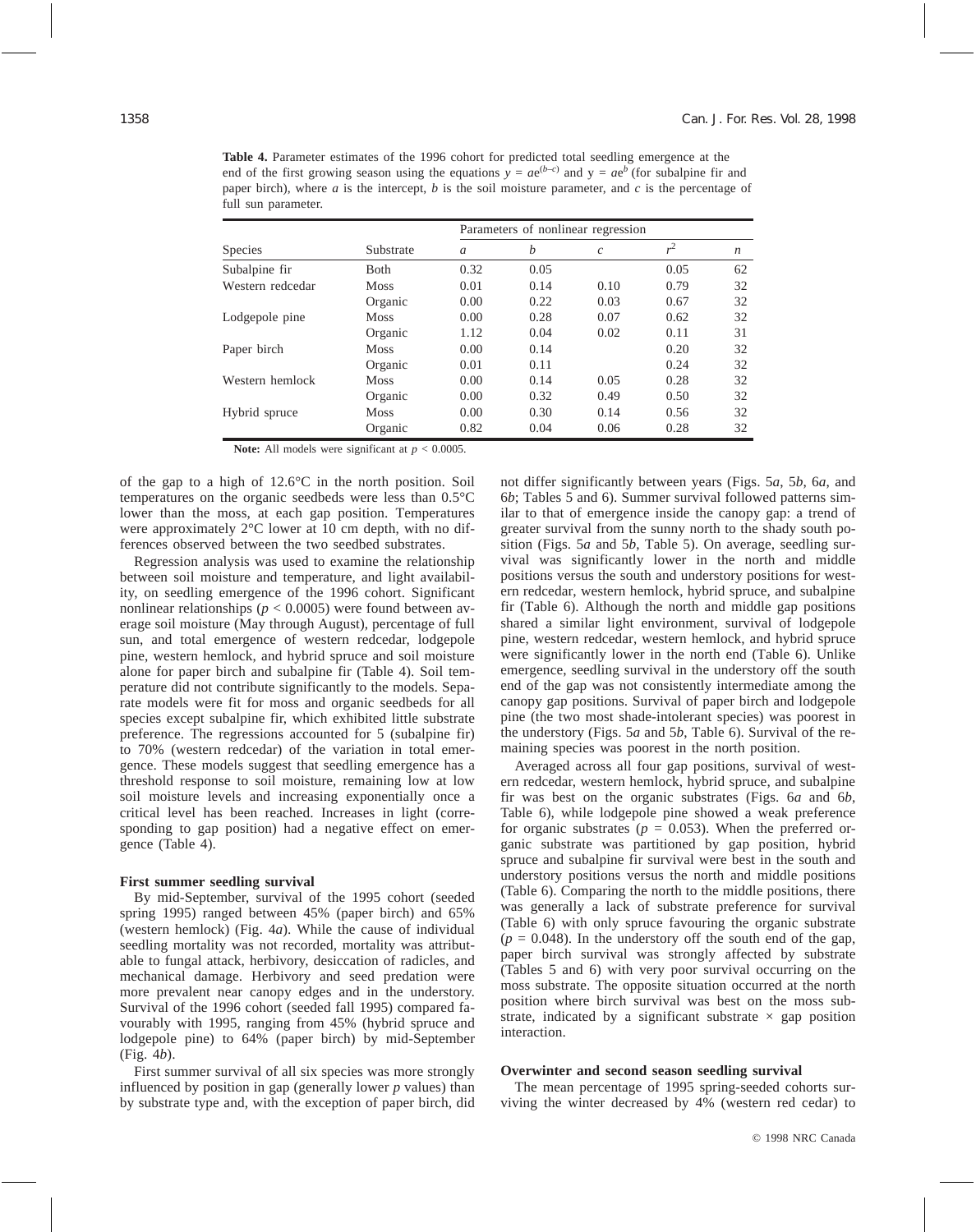

**Fig. 4.** Percentage of seedlings present during the first summer after emergence for the 1995 (*a*) and 1996 (*b*) cohorts.

12% (western hemlock) of prewinter values, with an additional decline over the summer of 1996 by another 6% (subalpine fir) to 11% (western hemlock); tapering off in early August. By the end of the growing season, percentages of total surviving seedlings ranged from 32% (paper birch) to 47% (subalpine fir). During the first winter and early spring, frost heaving, freezing, and herbivory were the primary mortality factors in all gap positions. Herbivory was most noticeable in positions near or under the canopy, whereas frost heaving was a problem on the organic substrate and not the undisturbed forest floor. Microsite flooding, fungal attack, and herbivory continued to cause mortality during the second growing season.

Of the six species examined, only western hemlock showed an indication that overwinter  $(p = 0.037)$  and second summer  $(p = 0.009)$  survival differences between substrates depended on gap position. For all species, gap position

**Fig. 5.** Percentage of seedlings surviving the first summer by tree species and gap position for the 1995 (*a*) and 1996 (*b*) cohorts. Error bars are 1SE.



seemed to be the most important determinant of survival with the importance of substrate decreasing over time. The organic substrate was either neutral or the most favourable for survival; there were no situations where survival was significantly better on the moss substrate. The organic substrate was most important for lodgepole pine and western hemlock in the north portion of the gap and for western redcedar in the south and understory. The middle and south positions were generally the best location for survival of all the species. Survival of all species but subalpine fir was much lower in the understory off the south end of the gap.

## **Predation study**

Variability in predation response among experimental blocks, among gap positions, and between years was high. In general, we found that predation of seeds of all species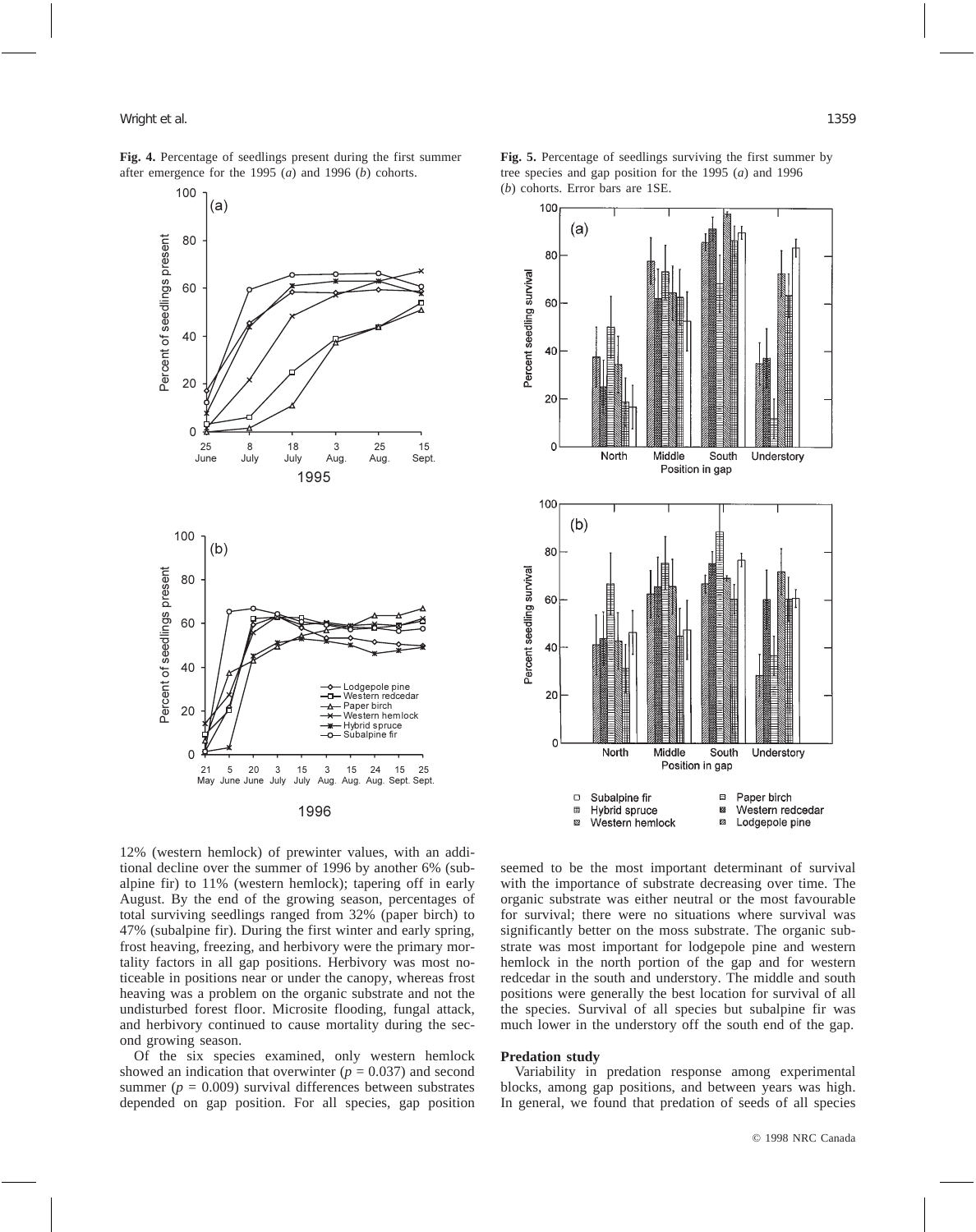**Fig. 6.** Percentage of seedlings surviving the first summer by tree species and substrate for the 1995 (*a*) and 1996 (*b*) cohorts. Error bars are 1SE.



was highest in the understory off the south end of the gap. The most favoured seed for predation seemed to be western hemlock, hybrid spruce, and subalpine fir. These species had significantly  $(p < 0.05)$  lower emergence in uncaged plots. We found no evidence that caging increased emergence of lodgepole pine, western redcedar, and paper birch. The use of cages was not completely successful in excluding entry of seed predators and, in some cases, may have served to provide shelter for seed predators during the winter of 1995–1996. Rodent populations were on the upswing in 1996 (D. Steventon, personal communication), and we found evidence of seed predators (droppings and seed husks) inside some of the cages. However, overall we believe caging reduced variation due to predation in the experiment.

#### **Natural seed rain study**

Trends observed for ingress of naturally seeded emergents were similar to those for the main experiment. No natural regeneration of hybrid spruce, subalpine fir, or lodgepole pine was observed in either year. No western redcedar emergents were observed in 1995. All western redcedar emergents recorded in 1996 were found on organic substrates in either the south position of the gap or under the canopy off the south end. There were significantly  $(p < 0.05)$  more hemlock and birch emergents in 1996 than 1995. Most hemlock and birch emergents were on organic substrate in the south and understory positions, but emergents of both species were found on all substrates and gap positions. Paper birch emergents comprised the largest component of natural seed rain recorded.

## **Substrate variability study**

To test whether variation in germination within a given seedbed substrate could be greater than variation between positions in the gap, we closely examined germination of western redcedar and paper birch on replicated substrates in the middle position. We found no significant differences in emergence of either species within a given seedbed substrate (moss or organic). This indicated that observed differences in the main experiment on a given substrate are due to gap position effects, not random variability within the substrate.

## **Discussion**

Our study clearly demonstrated that the position a seed falls inside or outside a canopy gap and the substrate on which it lands can profoundly influence emergence success, subsequent establishment, and early survival of the major tree species in northwestern British Columbia. Even though the six species we studied span a wide range of shade tolerances we found little evidence of within-gap partitioning (e.g., Denslow 1980) among these tree species. Our results were similar to those of Sipe and Bazzaz (1995) and Gray and Spies (1996) in northeastern and Pacific Northwest U.S. forests, respectively. We observed a strong gradient in total emergence and early survival for all species within the gaps with the poorest performance in the sunny north end to the best in the shaded south end of the gaps. Emergence in the intact forest off the south end of the canopy gap was excellent, but survival rapidly decreased with time, especially for the more shade-intolerant species. This differential survival or species trade-off based on shade-tolerance ranking (Kobe and Coates 1997) could result in gap partitioning. The relatively poorer emergence of paper birch in the forest understory may be related to insufficient seed reserves (smallest seed size of the six species) precluding adequate root and shoot growth under these low light conditions (Salisbury 1942).

Successful regeneration from seed increased with forest floor disturbance (organic seedbed) and soil moisture and decreased as a function of increasing light availability. The only exception to these trends was subalpine fir, which showed little preference for seedbed substrate, although germination was enhanced by increased shade. The response of subalpine fir was consistent with studies by Day (1964), Cui (1991), and Burton (1997) that report germination on all substrates with little preference for any one, possibly because of the species access to seed reserves (largest seed size) and rapid root growth (Day 1964; Knapp and Smith 1982). We observed successful emergence of birch on both undisturbed forest floor and organic substrates, whereas most other studies have reported that a mineral soil seedbed is required for good regeneration of birch (see review by Peterson et al. 1997; but see Zasada et al. 1983, 1992).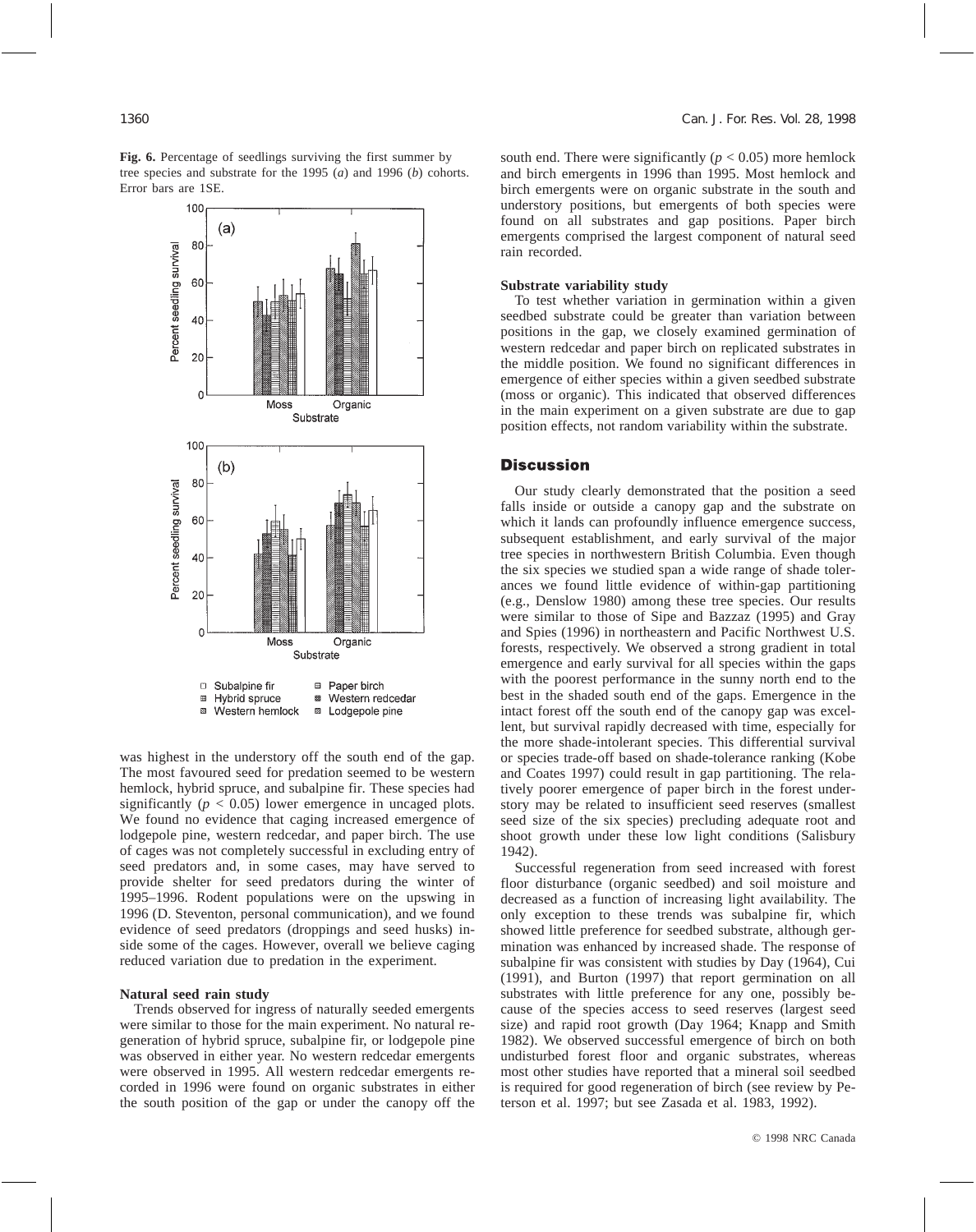**Table 5.** Percent of emergents surviving by gap position, substrate, and year for the six tree species.

| Position in |             | Pine |           | Redcedar |           | Birch        |           | Hemlock |           | Spruce         |           | Subalpine fir |           |
|-------------|-------------|------|-----------|----------|-----------|--------------|-----------|---------|-----------|----------------|-----------|---------------|-----------|
| gap         | Substrate   | Mean | <b>SE</b> | Mean     | <b>SE</b> | Mean         | <b>SE</b> | Mean    | <b>SE</b> | Mean           | <b>SE</b> | Mean          | <b>SE</b> |
| 1995 cohort |             |      |           |          |           |              |           |         |           |                |           |               |           |
| North       | <b>Moss</b> | 25   | 16.4      | 13       | 12.5      | 63           | 18.3      | 25      | 16.4      | $\overline{0}$ | 0.0       | 13            | 12.5      |
|             | Organic     | 50   | 18.9      | 38       | 18.3      | 38           | 18.3      | 44      | 17.5      | 38             | 18.3      | 21            | 14.0      |
| Middle      | <b>Moss</b> | 69   | 15.6      | 63       | 18.3      | 75           | 16.4      | 36      | 17.6      | 63             | 18.3      | 36            | 17.7      |
|             | Organic     | 87   | 12.4      | 62       | 18.0      | 72           | 16.0      | 93      | 4.6       | 63             | 15.4      | 69            | 16.2      |
| South       | <b>Moss</b> | 86   | 6.6       | 84       | 9.4       | 63           | 18.3      | 97      | 1.9       | 76             | 11.4      | 86            | 4.1       |
|             | Organic     | 85   | 3.9       | 99       | 0.8       | 74           | 16.2      | 98      | 0.9       | 97             | 1.0       | 93            | 3.4       |
| Understory  | Moss        | 20   | 10.3      | 13       | 12.5      | $\mathbf{0}$ | 0.0       | 56      | 16.8      | 64             | 15.2      | 82            | 2.7       |
|             | Organic     | 49   | 12.8      | 62       | 18.1      | 24           | 15.6      | 90      | 5.0       | 63             | 11.3      | 85            | 7.2       |
| Total       |             | 59   | 5.4       | 54       | 6.1       | 51           | 6.2       | 67      | 5.4       | 58             | 5.5       | 61            | 5.4       |
| 1996 cohort |             |      |           |          |           |              |           |         |           |                |           |               |           |
| North       | Moss        | 38   | 18.3      | 25       | 16.4      | 75           | 16.4      | 38      | 18.3      | 13             | 12.5      | 43            | 11.1      |
|             | Organic     | 45   | 14.0      | 63       | 18.3      | 58           | 13.8      | 48      | 18.2      | 50             | 18.9      | 49            | 18.6      |
| Middle      | <b>Moss</b> | 50   | 15.6      | 67       | 16.4      | 68           | 15.3      | 65      | 15.2      | 44             | 17.5      | 45            | 11.5      |
|             | Organic     | 75   | 12.7      | 64       | 14.8      | 82           | 11.9      | 66      | 14.9      | 46             | 17.7      | 50            | 15.7      |
| South       | Moss        | 68   | 6.2       | 64       | 6.7       | 83           | 12.3      | 52      | 16.5      | 52             | 15.4      | 60            | 12.3      |
|             | Organic     | 65   | 14.8      | 86       | 4.1       | 94           | 3.5       | 86      | 6.4       | 69             | 14.0      | 94            | 4.1       |
| Understory  | Moss        | 13   | 12.5      | 56       | 13.7      | 13           | 12.5      | 66      | 12.3      | 58             | 17.1      | 53            | 11.3      |
|             | Organic     | 44   | 14.6      | 64       | 12.1      | 61           | 17.9      | 78      | 8.9       | 63             | 11.6      | 69            | 12.3      |
| Total       |             | 50   | 5.2       | 61       | 5.0       | 67           | 5.4       | 62      | 5.2       | 49             | 5.6       | 58            | 4.7       |

Increased emergence in more shaded sites and on disturbed substrates has been previously reported for several conifer species (Garman and Orr-Ewing 1949; Alexander 1984; Cui and Smith 1991; Little et al. 1994; Burton 1997). Our regression analyses suggest that differences in emergence response by gap position was related to a gradient in soil moisture across the gap. Except for the middle of the summer when the sun was high, the shaded south end of the gap received little direct sunshine, and soil moisture was higher relative to the north and middle gap positions. Soil moisture was again low (canopy interception) in the understory off the south end of the gaps, but emergence was high. With less light under the canopy, there was, however, less rapid drying out of the seedbed substrates than in the exposed northern end of the gap. This suggests that surface substrate drying was the major limitation to successful emergence, and the organic substrate generally retained moisture better than the moss substrate providing the conditions needed for higher rates of emergence in all six species. The strong response in emergence by gap position and seedbed substrate was consistent for both years.

Although substrate conditions played an important role in emergence success for all species, establishment and subsequent survival was largely controlled by gap position (a surrogate for a resource availability and a gradient in abiotic conditions, particularly in northern latitudes), and responses were more species specific. Seedling survival was greatest for each species in the south end of the gaps where soil moisture remained highest and light levels of approximately 20% full sun were adequate to maintain whole-seedling carbon balance. The two most shade-intolerant species (lodgepole pine and paper birch) had the lowest survival in the understory off the south end of the gap where light levels of approximately 10% full sun were too low for survival. The generally poor survival of all species in the exposed north

position was likely due to lack of protection from heat and drought, two often cited reasons for early mortality of these species (Garman and Orr-Ewing 1949; Day 1964; Eis 1965, 1967; Waldron 1966; Putman and Zasada 1986; Cui and Smith 1991). The strong response in emergence by gap position and seedbed substrate was consistent for both years.

The requirements for emergence and then subsequent survival of these species appear to be "discordant" in the sense of Schupp (1995). Substrate type was most important for emergence, but less so for survival and the best location for emergence was not always the best location for survival of seedlings. Emergence was clearly highest in the understory and shaded south position of the gap. Survival was highest in the south position, but poor in the forest understory, particularly for the shade-intolerant species. Conflicts in seed– seedling requirements for paper birch have been previously described by Peterson et al. (1997). This discordance appears to be a widespread phenomenon among western North American forest species (e.g., Day 1964; Tappeiner et al. 1997) and may become even more apparent over time, especially at low light and hence low growth where differential survival among these species occurs (Kobe and Coates 1997).

Predation of seeds is commonly reported to cause high seed loss (Garman and Orr-Ewing 1949; Johnson and Fryer 1996) and was the cautionary reason for our using caged plots in the study. Our predation subexperiment showed that seed consumers were really only a problem in the intact forest, presumably because it provided some cover from predators, and only for subalpine fir, western redcedar, and western hemlock. Year to year variation in total emergence of a fixed seed supply might be explained by climatic variation or the activity of seed consumers. The 1996 growing season was wetter than in 1995, which should have enhanced total emergence; however, there was a general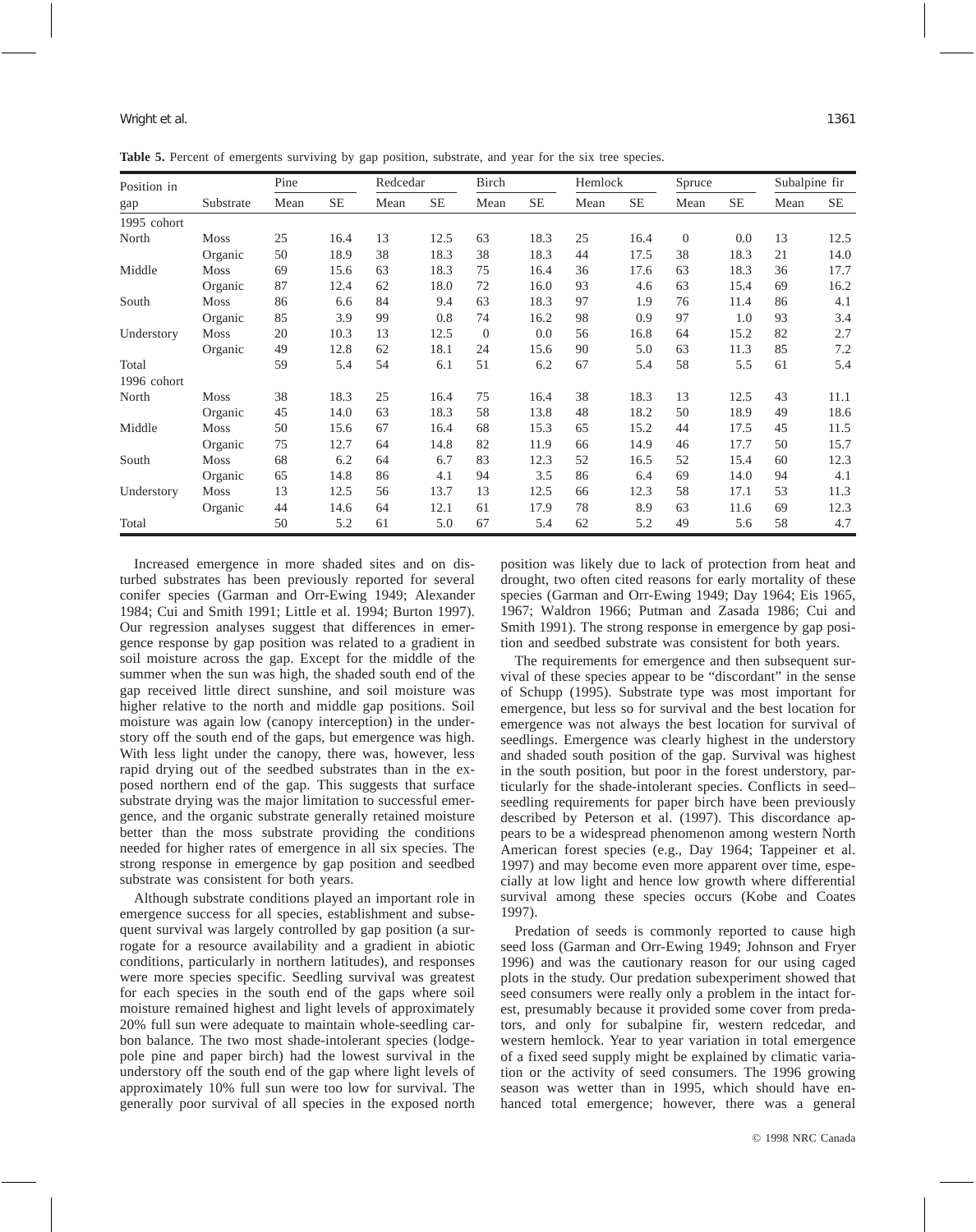|                                               |    | Lodgepole | Western  | Paper   | Western | Hybrid  | Subalpine |
|-----------------------------------------------|----|-----------|----------|---------|---------|---------|-----------|
| Source of variation                           | df | pine      | redcedar | birch   | hemlock | spruce  | fir       |
| Gap position                                  | 3  | 8.123     | 8.364    | 7.543   | 6.689   | 6.887   | 8.815     |
|                                               |    | (0.001)   | (0.001)  | (0.001) | (0.002) | (0.002) | (0.001)   |
| North $+$ middle vs. south $+$ understory     | 1  | 0.068     | 4.807    | 2.857   | 12.283  | 12.075  | 21.812    |
|                                               |    | (0.797)   | (0.040)  | (0.106) | (0.002) | (0.002) | (<0.001)  |
| North vs. middle                              | 1  | 8.813     | 8.905    | 1.329   | 6.587   | 7.414   | 3.184     |
|                                               |    | (0.007)   | (0.007)  | (0.262) | (0.018) | (0.013) | (0.089)   |
| South vs. understory                          | 1  | 15.488    | 11.380   | 18.444  | 1.197   | 1.171   | 1.449     |
|                                               |    | (0.001)   | (0.003)  | (0.000) | (0.286) | (0.291) | (0.242)   |
| Substrate                                     |    | 4.214     | 5.299    | 1.190   | 5.809   | 5.218   | 7.085     |
|                                               |    | (0.053)   | (0.032)  | (0.288) | (0.025) | (0.033) | (0.015)   |
| Substrate $\times$ gap position               | 3  | 0.975     | 0.988    | 3.981   | 0.183   | 1.988   | 0.463     |
|                                               |    | (0.423)   | (0.418)  | (0.022) | (0.907) | (0.147) | (0.711)   |
| Organic substrate:                            |    |           |          |         |         |         |           |
| North $+$ middle vs. south $+$ understory     | 1  | 0.154     | 2.884    | 0.015   | 3.648   | 5.551   | 20.991    |
|                                               |    | (0.699)   | (0.104)  | (0.903) | (0.070) | (0.028) | (<0.001)  |
| Organic vs. moss                              |    |           |          |         |         |         |           |
| North $+$ middle                              | 1  | 2.814     | 1.535    | 1.254   | 3.443   | 4.405   | 3.063     |
|                                               |    | (0.108)   | (0.229)  | (0.276) | (0.078) | (0.048) | (0.095)   |
| South $+$ understory                          | 1  | 1.502     | 4.067    | 7.089   | 2.412   | 1.281   | 4.057     |
|                                               |    | (0.234)   | (0.057)  | (0.015) | (0.135) | (0.271) | (0.057)   |
| Year                                          | 1  | 3.142     | 1.010    | 5.477   | 0.472   | 0.903   | 0.067     |
|                                               |    | (0.091)   | (0.326)  | (0.029) | (0.500) | (0.353) | (0.799)   |
| Gap position $\times$ year                    | 3  | 0.814     | 2.995    | 0.929   | 1.767   | 1.132   | 6.444     |
|                                               |    | (0.500)   | (0.054)  | (0.444) | (0.184) | (0.359) | (0.003)   |
| Substrate $\times$ year                       | 1  | 0.035     | 0.354    | 0.872   | 1.158   | 0.029   | 0.000     |
|                                               |    | (0.835)   | (0.558)  | (0.361) | (0.294) | (0.865) | (0.990)   |
| Gap position $\times$ substrate $\times$ year | 3  | 0.364     | 1.083    | 0.245   | 2.102   | 0.035   | 1.792     |
|                                               |    | (0.779)   | (0.378)  | (0.864) | (0.131) | (0.991) | (0.180)   |

**Table 6.** Analysis of variance for percent of seedlings surviving to the end of the first summer by gap position, substrate, year, and their interactions.

**Note:** Values are *F* ratios, with *p* values given in parentheses. Data were arcsine transformed prior to analysis.

decline in total emergence of the 1996 cohort compared with the 1995 cohort (Fig. 2). Seeds of the 1996 cohort were available for consumption for a much longer time period than seeds of the 1995 cohort. Increased overwinter and spring predation within cages may have contributed to the decline in total emergence of subalpine fir, western hemlock, hybrid spruce, and lodgepole pine in 1996 compared with the 1995 cohort.

Our natural regeneration subexperiment confirmed that the use of natural seed sources can be problematic when comparing species success across the environmental gradients created in gaps and the forest understory. No naturally regenerated hybrid spruce, subalpine fir, or lodgepole pine were observed over the 2 years of the study even though parents were present and we had provided suitable seedbed substrates. Seed source limitation in partially logged forests was also demonstrated in a companion study (P.T. Lepage, C.D. Canham, K.D. Coates, and P. Bartemucci, unpublished data) where presence of canopy trees reduced effective dispersal distances of the species in our study. The higher number of natural western hemlock and paper birch germinants on the organic substrate at the south end of the gap and under the canopy was consistent with findings in our direct seeding experiment.

In situations where natural regeneration is the preferred regeneration practice, a moderate level of ground cover disturbance will result in a vast improvement in emergence of these six tree species. Exposed mineral soil is not required to achieve good regeneration of these species. Despite the differences among the species in shade tolerance, seed size, and successional status, differences in seedling density were small during emergence and species partitioning along the environmental gradient of these gaps was becoming apparent through differential survival. Although this study was confined to investigations on seedling emergence and early survival, mixed forest management strategies must consider the range in shade tolerance of these species and consequent effects of gap size and gap position on future growth rates and canopy recruitment. High tree species diversity will be facilitated by distributing gaps in locations with a mix of seed trees. Because of the range of shade tolerances in the ICH tree species, successful recruitment into the canopy will depend on a wide range of gap sizes and hence light environments than the single gap size used in this study.

In conclusion, the strong north–south environmental gradient in gaps of northern latitude forests offer diverse habitat conditions for the regeneration of trees, with shaded south gap positions being most favourable for emergence of all the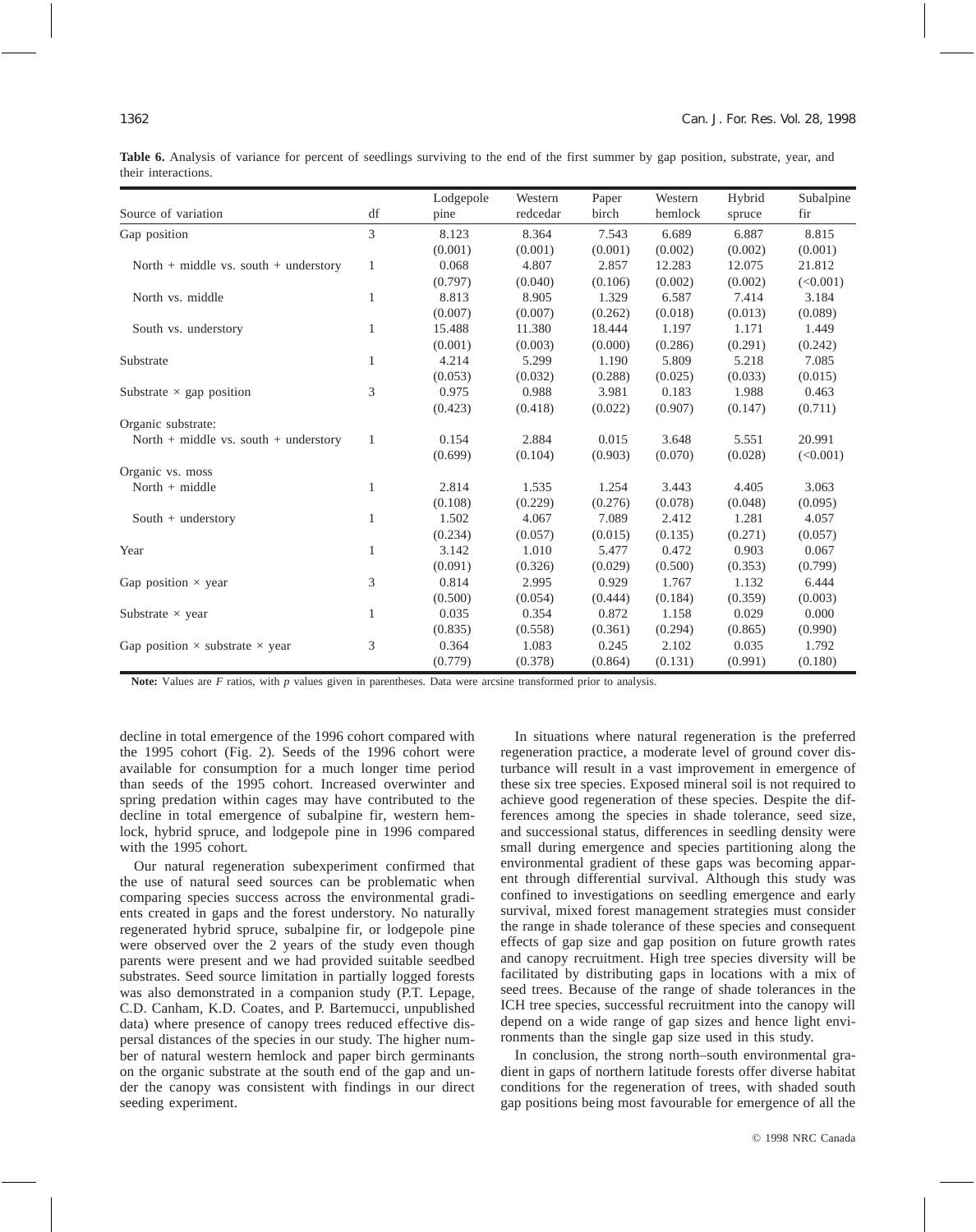tree species studied. Forest floor disturbance had direct effects on seedbed quality with successful germination of all species best on organic substrates, with the exception of subalpine fir. Subsequent survival, however, was affected more by gap position than substrate type. Position inside or outside of a gap directly affects early mortality by its influence on microclimate and resource availability. Early mortality, in turn, resulted in species partitioning in the understory of the intact forest, but has yet to clearly do so within the gaps. To predict regeneration success in these forests, for either silvicultural purposes or to permit a better understanding of community dynamics and succession, it is important to consider the influence of position inside and outside of gaps and the nature of the seedbed substrate.

# **Acknowledgements**

We thank the Kispiox and Salmon Arm Forest Districts for donating the seed used in this experiment. Saleem Dar, Ronnie Drever, Karen McKeown, Marcel Lavigne, Duncan Moss, Jenyfer Neumann, and Mark Perdue assisted with establishing the experimental installation and field data collection. Vera Sit provided advice on statistical analysis. We thank Phil LePage, Phil Burton, and two anonymous reviewers for their thoughtful comments on the manuscript. This study was partially supported by the silvicultural systems program of the Ministry of Forests, Forest Practices Branch, Victoria, B.C., and a grant from Forest Renewal British Columbia (SB96028-RE).

# **References**

- Agriculture Canada Expert Committee on Soil Survey. 1987. The Canadian system of soil classification.Agric. Can. Publ. No. 1646.
- Alexander, R.R. 1984. Natural regeneration of Engelmann spruce after clearcutting in the central Rocky Mountains in relation to environmental factors. USDA For. Serv. Rocky Mt. For. Range Exp. Stn. Res. Pap. No. 254.
- Banner, A., MacKenzie, W., Haeussler, S., Thompson, S., Pojar, J., and Trowbridge, R. 1993. A field guide to site identification and interpretation for the Prince Rupert Forest Region. Land Manage. Handb. No. 26. Research Branch, B.C. Ministry of Forests, Victoria.
- Brokaw, N.V.L. 1985. Gap-phase regeneration in a tropical forest. Ecology, **66**: 682–687.
- Brokaw, N.V.L. 1987. Gap-phase regeneration of three pioneer tree species in a tropical forest. J. Ecol. **75**: 9–19.
- Burns, R.M., and Honkala, B.H. (*Technical co-ordinators*). 1990. Silvics of North America. Vols. 1 and 2. U.S. Dep. Agric., Agric. Handb. No. 654.
- Burton, P.J. 1997. Conifer germination on different seedbeds influenced by partially-cut canopies. Bull. Ecol. Soc. Am. **78**(Suppl.): 230. (Abstr.).
- Canham, C.D. 1988. An index of understory light levels in and around canopy gaps. Ecology, **69**: 1634–1638.
- Canham, C.D., Denslow, J.S., Platt, W.J., Runkle, J.R., Spies, T.A., and White, P.S. 1990. Light regimes beneath closed canopies and tree-fall gaps in temperate and tropical forests. Can. J. For. Res. **20**: 620–631.
- Coates, K.D., and Burton, P.J. 1997. A gap-based approach for development of silvicultural systems to address ecosystem management objectives. For. Ecol. Manage. **99**: 339–356.
- Coates, K.D., Banner, A., Steventon, J.D., LePage, P., and Bartemucci, P. 1997. The Date Creek silvicultural systems study in the Interior Cedar–Hemlock forests of northwestern British Columbia: overview and treatment summaries. Land Manage. Handb. No. 38. B.C. Ministry of Forests, Victoria.
- Cui, M. 1991. The ecophysiology of seedling establishment in subalpine conifers of the central Rocky Mountains, USA. Ph.D. dissertation, University of Wyoming. Laramie.
- Cui, M., and Smith, W.K. 1991. Photosynthesis, water relations and mortality in *Abies lasiocarpa* seedlings during natural establishment. Tree Physiol. **8**: 37–46.
- Day, R.J. 1964. The microenvironments occupied by spruce and fir regeneration in the Rocky Mountains. Can. Dep. For. For. Res. Branch Publ. No. 1037.
- Denslow, J.S. 1980. Gap partitioning among tropical rainforest trees. Biotropica, **12**(Suppl.): 47–55.
- Denslow, J.S. 1987. Tropical rainforest gaps and tree species diversity. Annu. Rev. Ecol. Syst. **18**: 431–451.
- Eis, S. 1965. Development of white spruce and alpine fir seedlings on cut-over areas in the Central Interior of British Columbia. For. Chron. **41**: 419–431.
- Eis, S. 1967. Establishment and early development of white spruce in the interior of British Columbia. For. Chron. **43**: 174–177.
- Garman, E.H., and Orr-Ewing, A.L. 1949. Direct-seeding experiments in the southern coastal region of British Columbia. Department of Lands and Forests, B.C. Forest Service, Victoria.
- Gray, A.N., and Spies, T.A. 1996. Gap size, within-gap position and canopy structure effects on conifer seedling establishment. J. Ecol. **84**: 635–645.
- Hennessey, G.R. 1968. Early survival and growth of planted and seeded white spruce as affected by seedbed types occurring on scalped strips prepared in aspen stands, Manitoba. Intern. Rep. No. MS-70. Canadian Department of Forestry and Rural Development, Canadian Forestry Service, Forest Research Laboratory, Winnipeg, Man.
- Hofgaard, A. 1993. 50 years of change in Swedish boreal oldgrowth *Picea abies* forest. J. Veg. Sci. **4**: 773–782.
- Johnson, E.A., and Fryer, G.L. 1996. Why Engelmann spruce does not have a persistent seed bank. Can. J. For. Res. **26**: 872–878.
- Knapp, A.K., and Smith, W.K. 1982. Factors influencing understory seedling establishment of Engelmann spruce (*Picea engelmanni*) and subalpine fir (*Abies lasiocarpa*) in southeast Wyoming. Can. J. Bot. **60**: 2753–2761.
- Kobe, R.K., and Coates, K.D. 1997. Models of sapling mortality as a function of growth to characterize interspecific variation in shade tolerance of eight tree species of northwestern British Columbia. Can. J. For. Res. **27**: 227–236.
- Krajina, V.J. 1969. Ecology of forest trees in British Columbia. Ecol. West. N. Am. **2**(1): 1–146.
- Krajina, V.J., Klinka, K., and Worrall, J. 1982. Distribution and ecological characteristics of trees and shrubs of British Columbia. Faculty of Forestry, University of British Columbia, Vancouver.
- Lawton, R.O., and Putz, F.E. 1988. Natural disturbance and gapphase regeneration in a wind-exposed tropical cloud forest. Ecolgy, **69**: 764–777.
- Little, R.L., D.L. Peterson, and Conquest, L.L. 1994. Regeneration of subalpine fir (*Abies lasiocarpa*) following fire: effects of climate and other factors. Can. J. For. Res. **24**: 934–944.
- Noble, D.L., and Alexander, R.R. 1977. Environmental factors affecting natural regeneration of Engelmann spruce in the Central Rocky Mountains. For. Sci. **23**: 420–429.
- Peterson, E.B., Peterson, N.M., Simard, S.W., and J.R. Wang. 1997. Paper birch managers' handbook for British Columbia.